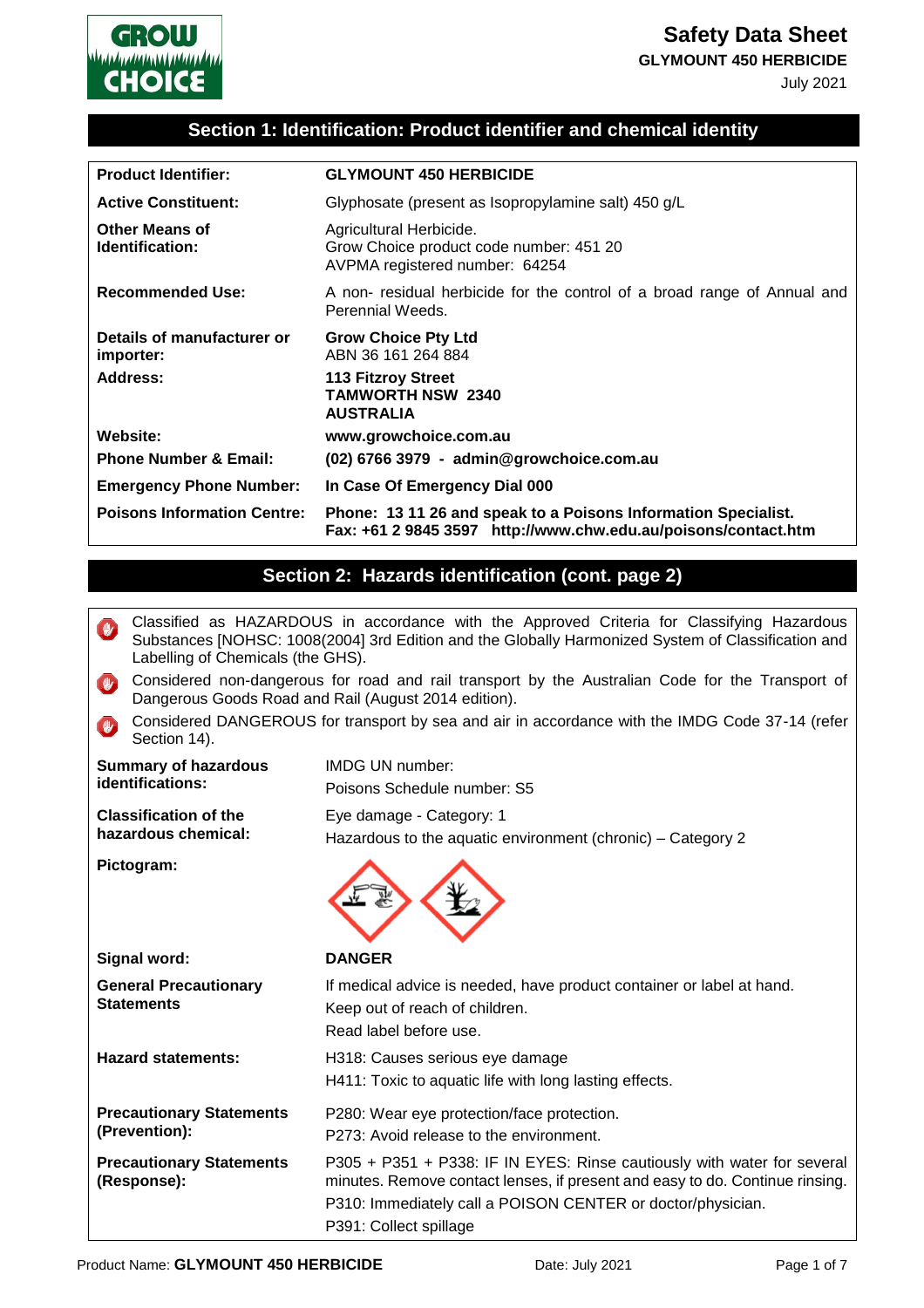Storage: Refer Section 7.

**Disposal:** P501: Dispose of contents and container in accordance with local, regional and national regulations.

### **Section 3: Composition and information on ingredients**

| <b>Components</b>                              | <b>CAS No</b> | <b>Proportion</b> |
|------------------------------------------------|---------------|-------------------|
| Glyphosate (present as Isopropylamine salt)    | 1071-83-6     | 450 g/L           |
| Balance secret and classified as non-hazardous |               | $45\%$ w/v        |

### **Section 4: First aid measures**

| In Case Of Emergency Dial 000 and/or Poisons Information Centre: Phone: 13 11 26 and speak to a<br>Poisons Information Specialist. Take this SDS and or DFU/Label with you or when calling the Poisons<br><b>Information Centre.</b> |                                                                                                                                                                                                                                                                                                                |  |
|--------------------------------------------------------------------------------------------------------------------------------------------------------------------------------------------------------------------------------------|----------------------------------------------------------------------------------------------------------------------------------------------------------------------------------------------------------------------------------------------------------------------------------------------------------------|--|
| <b>General Advice:</b>                                                                                                                                                                                                               | If poisoning occurs, contact a doctor or the Poisons Information Centre<br>(Australia) on 13 11 26.                                                                                                                                                                                                            |  |
|                                                                                                                                                                                                                                      | If Inhaled:<br>Remove to fresh air, keep warm and at rest. Give artificial respiration or<br>oxygen if breathing is shallow or stopped. Get medical attention immediately.                                                                                                                                     |  |
|                                                                                                                                                                                                                                      | <b>Skin Contact:</b><br>Remove contaminated clothing and wash affected areas or skin with soap<br>and water. Seek medical advice if irritation develops.                                                                                                                                                       |  |
|                                                                                                                                                                                                                                      | <b>Eye Contact:</b><br>If in eyes, hold eyelids open and wash with copious amounts of water for at<br>least 15 minutes. Seek medical advice.                                                                                                                                                                   |  |
|                                                                                                                                                                                                                                      | <b>Ingestion:</b><br>Rinse mouth with water. Give plenty of water to drink. Do NOT induce<br>vomiting. Seek medical assistance. Make every effort to prevent vomit from<br>entering the lungs by careful placement of the patient. Do not give anything<br>by mouth to a semi-conscious or unconscious person. |  |
| <b>Advice to Doctor:</b>                                                                                                                                                                                                             | Treat symptomatically                                                                                                                                                                                                                                                                                          |  |

### **Section 5: Fire fighting measures**

| <b>Fire/Explosion Hazard</b><br><b>Dangerous Decomposition</b><br>or Combustion Products<br><b>Thermal Decomposition:</b> | Not a fire or explosion hazard.                                                                                                                                                                                                                                                                                                                                                                                                                                                                                                                                                                                                         |
|---------------------------------------------------------------------------------------------------------------------------|-----------------------------------------------------------------------------------------------------------------------------------------------------------------------------------------------------------------------------------------------------------------------------------------------------------------------------------------------------------------------------------------------------------------------------------------------------------------------------------------------------------------------------------------------------------------------------------------------------------------------------------------|
| Hazardous reactions:                                                                                                      | DO NOT mix, store or apply the product or spray solutions of the product in<br>galvanised steel or unlined steel (except stainless steel) containers or spray<br>tanks. The product or spray solutions of the product react with such containers<br>and tanks to produce hydrogen gas which may form a highly combustible gas<br>mixture that can flash or explode if ignited by open flame, spark, welder's<br>torch, lighted cigarette or other ignition source. Spray solutions of the product<br>should be mixed, stored and applied only in stainless steel, aluminium,<br>fibreglass, plastic and plastic-lined steel containers. |
| <b>Extinguishing Media:</b>                                                                                               | Extinguish fire with foam, dry powder, carbon dioxide or water spray.                                                                                                                                                                                                                                                                                                                                                                                                                                                                                                                                                                   |
| <b>Fire Fighting:</b>                                                                                                     | Breathable air apparatus should be worn when fighting a fire in which this<br>product is involved.                                                                                                                                                                                                                                                                                                                                                                                                                                                                                                                                      |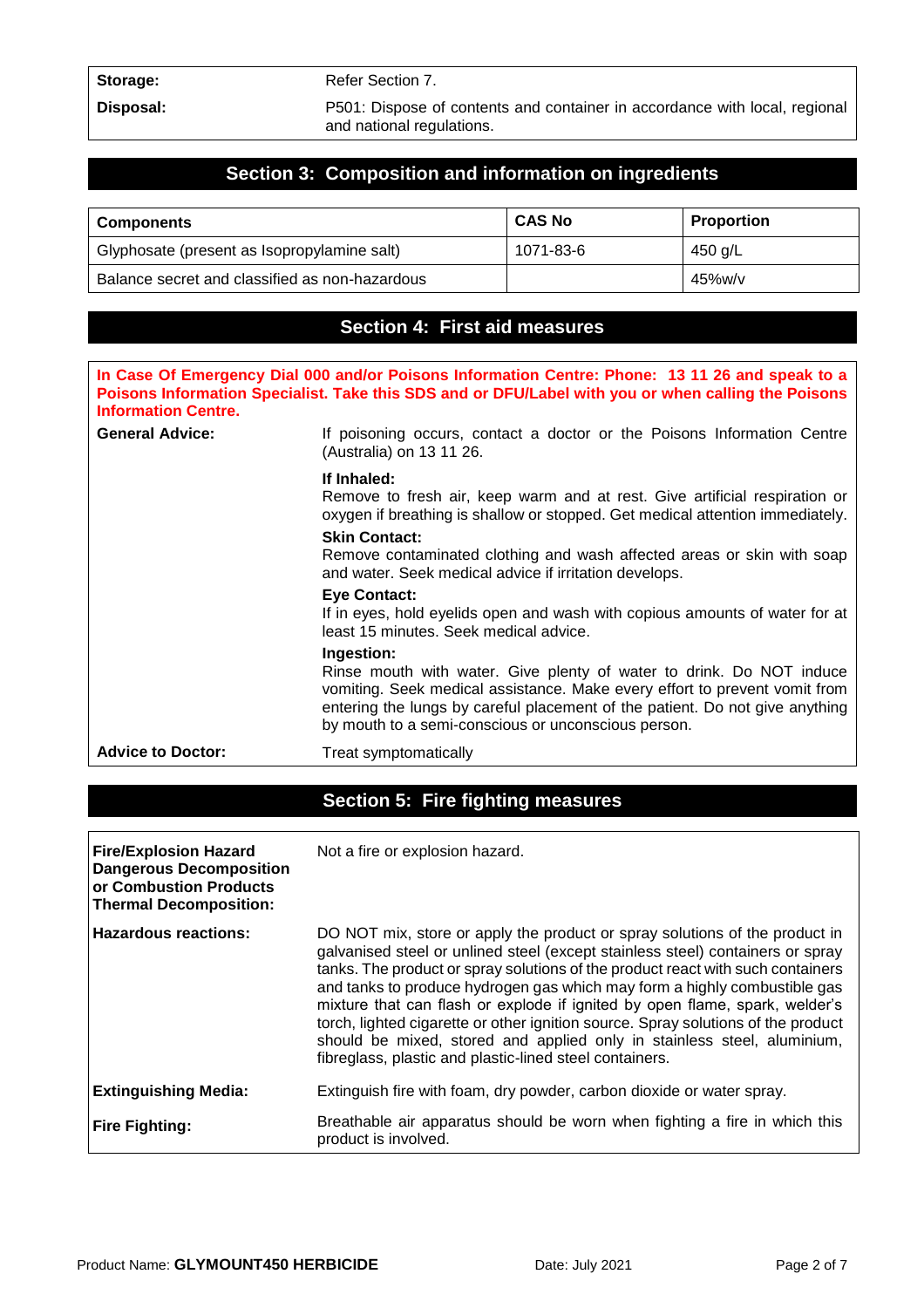### **Section 6: Accidental release measures**

| Personal                                                     | In case of spillage it is important to take all steps necessary to:                                                                                                                                                                                                                                                         |
|--------------------------------------------------------------|-----------------------------------------------------------------------------------------------------------------------------------------------------------------------------------------------------------------------------------------------------------------------------------------------------------------------------|
| precautions,                                                 | Instruct and ensure all bystanders to keep away from and upwind of spill/leak.                                                                                                                                                                                                                                              |
| protective equipment and                                     | Avoid eye and skin contact;                                                                                                                                                                                                                                                                                                 |
| procedures                                                   | Do not breathe dust:                                                                                                                                                                                                                                                                                                        |
| emergency                                                    | Ensure adequate ventilation;                                                                                                                                                                                                                                                                                                |
| Environmental                                                | Avoid contamination of waterways.                                                                                                                                                                                                                                                                                           |
| precautions:                                                 | Refer to Section 8 for Personal Protection Equipment (PPE).                                                                                                                                                                                                                                                                 |
| Methods and materials for<br>containment and cleaning<br>up: | Reposition any leaking containers so as to minimise leakage.<br>Dam and absorb spill with an absorbent material (eg sand or soil) or<br>proprietary absorbent such as vermiculite.<br>Shovel the absorbed spill into drums.<br>Collect in a suitable, closed container to dispose and clean the spilled area<br>with water. |

### **Section 7: Handling and storage**

This material is a Scheduled Poison S5 and must be stored, maintained and used in accordance with the relevant regulations.

| <b>Precautions for safe</b><br>handling:                            | Safe work practices are recommended.                                                                                                                                           |
|---------------------------------------------------------------------|--------------------------------------------------------------------------------------------------------------------------------------------------------------------------------|
|                                                                     | Avoid contact with eyes and skin.                                                                                                                                              |
|                                                                     | When opening the container and preparing spray wear appropriate PPE<br>(refer Section 8).                                                                                      |
|                                                                     | Do not spray under high wind conditions.                                                                                                                                       |
|                                                                     | Hygiene measures:                                                                                                                                                              |
|                                                                     | When using products, do not eat, drink or smoke.                                                                                                                               |
|                                                                     | Contaminated work clothing should not be allowed out of the workplace.                                                                                                         |
|                                                                     | Wash hands thoroughly with soap and water after use and before eating,<br>drinking, smoking/using tobacco, chewing gum, using the toilet or applying<br>cosmetics.             |
|                                                                     | After each day's use, wash gloves, face shield or goggles and contaminated<br>clothing.                                                                                        |
|                                                                     | Avoid contact with eyes and skin.                                                                                                                                              |
| Conditions for safe storage,<br>including any<br>incompatibilities: | Keep out of reach of children, unauthorised persons and animals.<br>Store in tightly sealed original containers in a dry secure place away from<br>fertilizers, feed and food. |
|                                                                     | Store out of direct sunlight and extreme temperature.                                                                                                                          |
|                                                                     | Always read the label and any attached leaflet before use.                                                                                                                     |

### **Section 8: Exposure controls and personal protection (cont. page 4)**

| <b>Control Parameters:</b>         | Control process conditions to avoid contact. Use in a well-ventilated area<br>only. Use local exhaust ventilation to keep exposure levels below the<br>exposure limits above. Keep stored in original container in a cool, well<br>ventilated area, keeping the lid closed at all-times whilst in storage. |
|------------------------------------|------------------------------------------------------------------------------------------------------------------------------------------------------------------------------------------------------------------------------------------------------------------------------------------------------------|
| Appropriate engineering            | No special ventilation required. No exposure standard has been established                                                                                                                                                                                                                                 |
| controls:                          | for this product.                                                                                                                                                                                                                                                                                          |
| <b>Individual protection</b>       | When opening the container, preparing the spray wear cotton overalls                                                                                                                                                                                                                                       |
| measures, such as Personal         | buttoned to the neck and wrist and a washable hat, elbow length PVC                                                                                                                                                                                                                                        |
| <b>Protective Equipment (PPE):</b> | chemical resistant and face shield or goggles.                                                                                                                                                                                                                                                             |
|                                    | When using the prepared spray cotton overalls buttoned to the neck and wrist<br>and a washable hat and optional once chemical is prepared for use, elbow                                                                                                                                                   |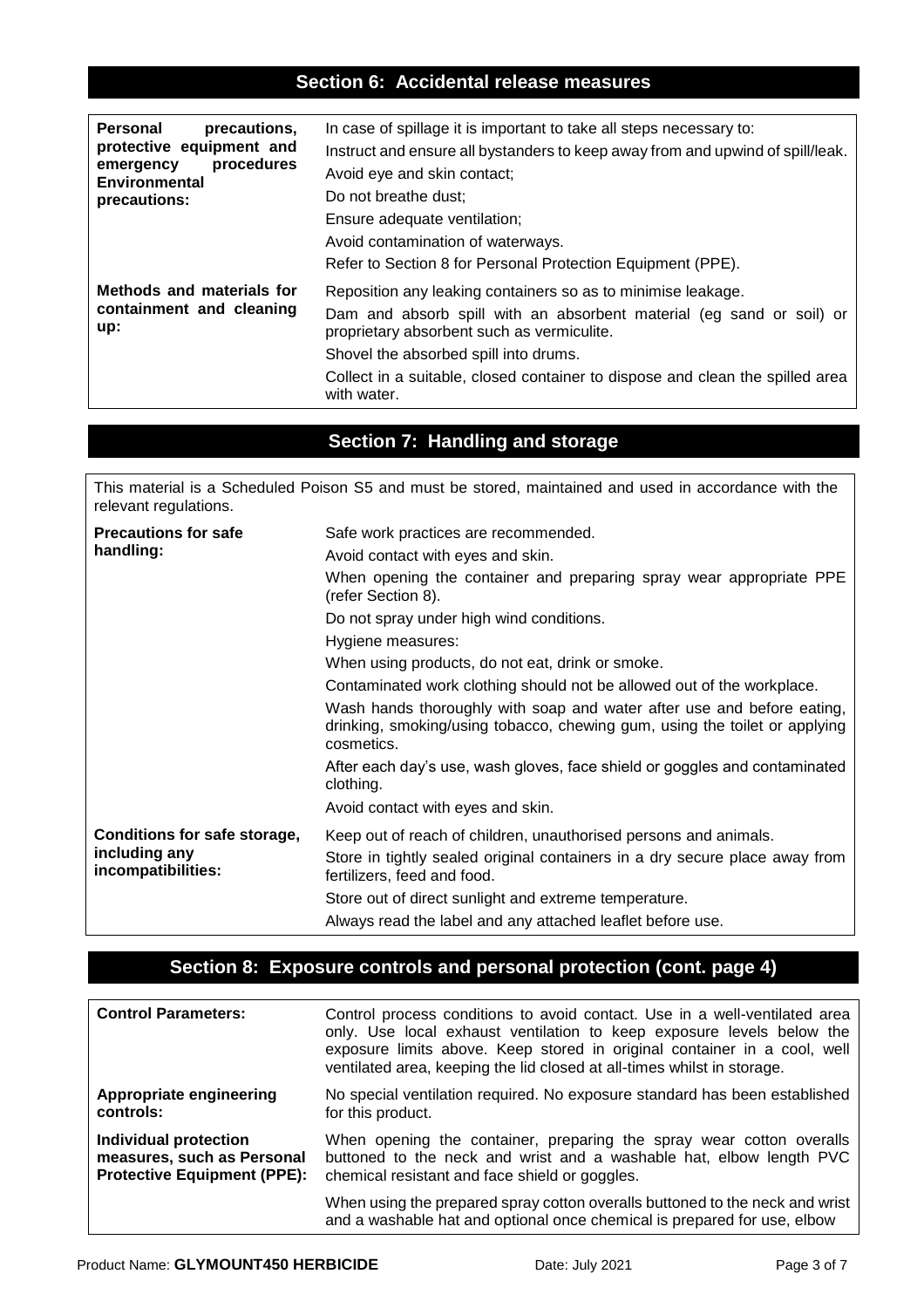|                                             | length PVC chemical resistant and face shield or goggles if protected from<br>spray drift/contamination.                                                                       |
|---------------------------------------------|--------------------------------------------------------------------------------------------------------------------------------------------------------------------------------|
|                                             | Face and Eye Protection: Face shield or goggles.                                                                                                                               |
|                                             | Clothing: Cotton overalls buttoned to the neck and wrist (or equivalent<br>clothing) and a washable hat.                                                                       |
|                                             | Gloves: Elbow-length chemical resistant PVC gloves.                                                                                                                            |
|                                             | Respiratory: If airborne concentrations are likely to exceed the exposure<br>standards above or if exposed to dust, an AS/NZS 1715/1716 approved<br>respirator should be worn. |
|                                             | Recommended to use Australian and New Zealand Standard PPE:                                                                                                                    |
|                                             | Overalls AS 3765, Clothing for protection against Hazardous chemicals                                                                                                          |
|                                             | Gloves: AS/NZS 2161, Industrial safety gloves and mittens (not electrical and<br>medical gloves)                                                                               |
|                                             | Goggles and face shield As/NZS 1337, Eye protectors for industrial<br>applications.                                                                                            |
|                                             | Footwear AS/NZS 2210, Occupational protective footwear                                                                                                                         |
|                                             | Respirators AS NZS 1715 Selection, Use and Maintenance of Respiratory<br><b>Protective Devices</b>                                                                             |
|                                             | AS/NZS 1716, Respiratory Protective Devices                                                                                                                                    |
| <b>Requirements Concerning</b><br>Training: | Check State and/or Territory regulations that require people who use<br>pesticides in their job or business to have adequate training in the application<br>of the materials.  |

## **Section 9: Physical and chemical properties**

| Appearance:          | Clear Blue Liquid   | <b>Specific Gravity:</b>   | $1.20 \pm 0.01$ |
|----------------------|---------------------|----------------------------|-----------------|
| Odour:               | Slight ammine odour | <b>Boiling Point (qC):</b> | Not applicable  |
| <b>Flash Point:</b>  | Non flammable       | <b>Vapour Pressure:</b>    | Not applicable  |
| Solubility in water: | Soluble in water    |                            |                 |

## **Section 10: Stability and reactivity**

| <b>Hazardous Polymerization:</b>              | Hazardous polymerisation is not possible.                                                                                                                                                                                                                                                                              |
|-----------------------------------------------|------------------------------------------------------------------------------------------------------------------------------------------------------------------------------------------------------------------------------------------------------------------------------------------------------------------------|
| <b>Materials to Avoid:</b>                    | Corrosive to mild steel, galvanised steel and zinc. Non-corrosive to stainless<br>steel, polyethylene and plastics. Do not mix, store or apply the product or<br>spray solutions of the product in galvanised steel or unlined steel (except<br>stainless steel) containers or spray tanks.                            |
| <b>Possibility of hazardous</b><br>reactions: | Avoid contact of the concentrate with strong alkalis and alkaline materials<br>such as lime. Such contact may release isopropylamine vapour with a strong<br>fish like odour, which is an irritant to eyes. Isopropylamine is moderately<br>toxic, LD50 (oral, rat) is 820 mg/kg and a TLV of 5 ppm (TWA) has been set |

## **Section 11: Toxicological information (cont. page 5)**

| Inhalation:          | When applying the product as a spray, avoid breathing in spray mists. May<br>cause irritation to mucous membranes and respiratory tract.                                                                                                                                                                                                                                           |
|----------------------|------------------------------------------------------------------------------------------------------------------------------------------------------------------------------------------------------------------------------------------------------------------------------------------------------------------------------------------------------------------------------------|
| Ingestion:           | The concentrate is of low toxicity if swallowed. Amounts swallowed incidental<br>to normal handling procedures and use are not expected to cause injury.<br>symptoms of exposure include: nausea, vomiting and<br>Possible<br>gastrointestinal discomfort and diarrhoea. Ingestion of a large quantity of the<br>undiluted product may result in hypotension and pulmonary oedema. |
| <b>Skin Contact:</b> | The concentrated product may cause slight irritation on contact. Prolonged<br>contact is likely to result in irritation.                                                                                                                                                                                                                                                           |
| <b>Eye Contact:</b>  | The concentrate may cause irritation of the eyes. Prolonged contact with the<br>concentrate may cause damage to the eye.                                                                                                                                                                                                                                                           |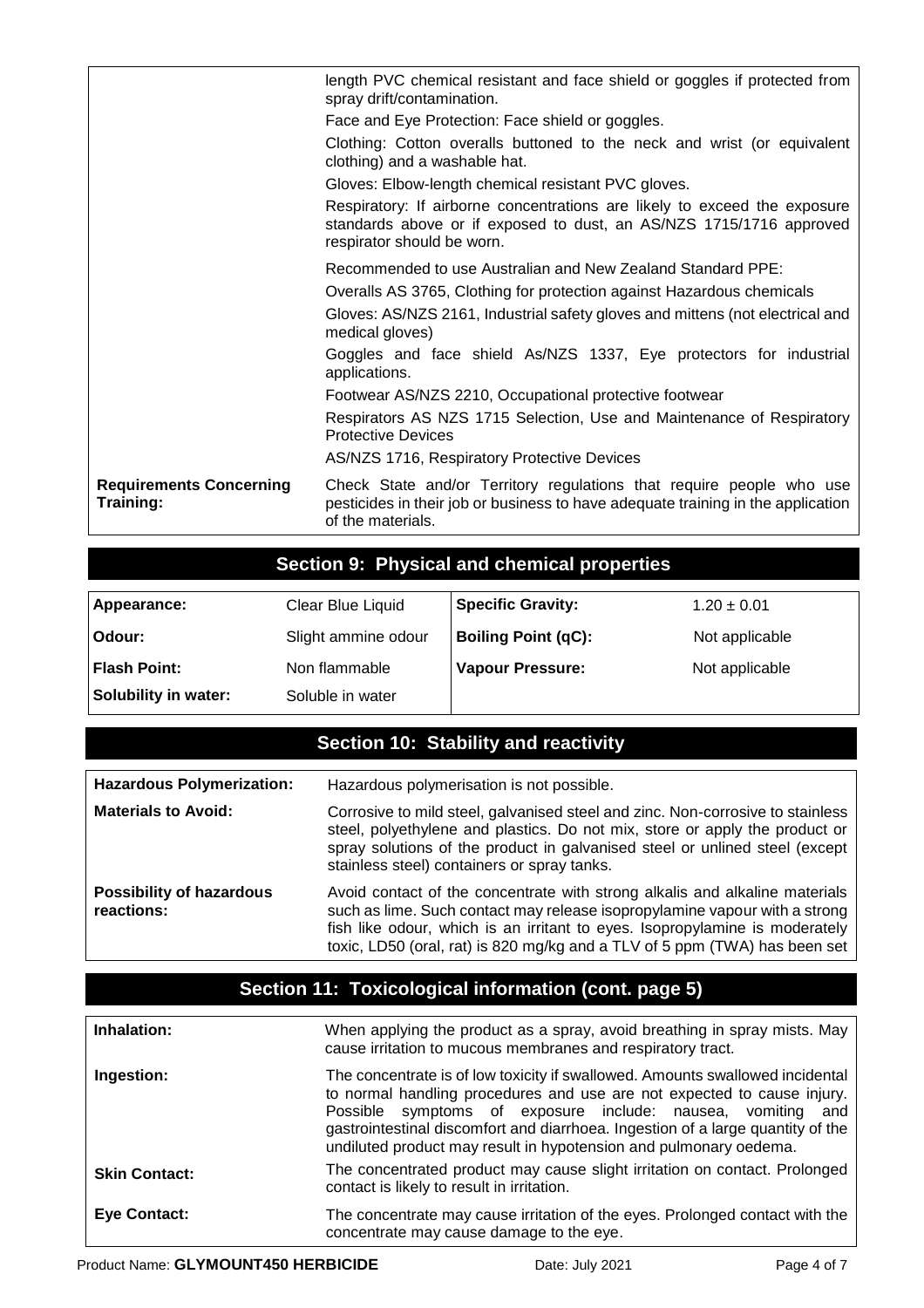| <b>Chronic Effects:</b>             | No information available, no chronic effects expected.                                                                                                                                                                                                                                                                                                                                                                               |  |
|-------------------------------------|--------------------------------------------------------------------------------------------------------------------------------------------------------------------------------------------------------------------------------------------------------------------------------------------------------------------------------------------------------------------------------------------------------------------------------------|--|
| <b>Reproductive:</b>                | No data available.                                                                                                                                                                                                                                                                                                                                                                                                                   |  |
| Toxicity:                           | No harmful effects are expected if the precautions on the label and this SDS.                                                                                                                                                                                                                                                                                                                                                        |  |
| <b>Mutagenicity:</b>                | No data available.                                                                                                                                                                                                                                                                                                                                                                                                                   |  |
| Carcinogenicity:                    | No data available                                                                                                                                                                                                                                                                                                                                                                                                                    |  |
| <b>Acute Toxicity – Oral:</b>       | LD50 (rat) $>5000$ mg/kg for a similar formulation                                                                                                                                                                                                                                                                                                                                                                                   |  |
| <b>Acute Toxicity - Dermal:</b>     | LD50 (rabbit) >5000 mg/kg for a similar formulation                                                                                                                                                                                                                                                                                                                                                                                  |  |
| <b>Acute Toxicity - Inhalation:</b> | No data available                                                                                                                                                                                                                                                                                                                                                                                                                    |  |
| <b>Eye Irritation:</b>              | Slight irritant                                                                                                                                                                                                                                                                                                                                                                                                                      |  |
| <b>Skin Irritation:</b>             | Slight irritant                                                                                                                                                                                                                                                                                                                                                                                                                      |  |
| <b>Skin Sensitisation:</b>          | Slight irritant                                                                                                                                                                                                                                                                                                                                                                                                                      |  |
| <b>Data limitations:</b>            | The Australian Acceptable Daily Intake (ADI) for glyphosate for a human is<br>0.3 mg/kg/day, set for the public for daily, lifetime exposure. This is based on<br>the NOEL of 30 mg/kg/day, the level determined to show no effects during<br>long term exposure for the most sensitive indicators and the most sensitive<br>species. (Ref: Comm. Dept. of Health and Ageing, Office of Chemical Safety,<br>'ADI List', March 2014). |  |

## **Section 12: Ecological information**

| Known Harmful Effects on<br>the Environment: | Harmful to fish and other aquatic organisms (mainly due to the surfactant).                                                                                                                                                                                  |  |
|----------------------------------------------|--------------------------------------------------------------------------------------------------------------------------------------------------------------------------------------------------------------------------------------------------------------|--|
| <b>Other Precautions:</b>                    | Do not spray in high winds. Do not contaminate dams, waterways or sewers<br>with this product.                                                                                                                                                               |  |
| <b>Environmental Protection:</b>             | Glyphosate is a non-selective contact herbicide. Spray drift can cause<br>damage.                                                                                                                                                                            |  |
| <b>Persistence / Degradability:</b>          | Adsorption studies indicate that glyphosate has very low mobility. Average<br>field half-life of glyphosate is 47 days.                                                                                                                                      |  |
| <b>Acute Toxicity - Fish:</b>                | The following is data for a similar product:<br>$LC_{50}$ (96 hr) for bluegill sunfish is 5.8 - 14 mg/l.<br>$LC_{50}$ (96 hr) for rainbow trout is 8.2 - 26 mg/l.<br>$LC_{50}$ (96 hr) for fathead minnow is 9.4 mg/l.<br>$TL_{50}$ (96hr) carp is 19.7 ppm. |  |
| <b>Acute Toxicity - Other</b><br>Organisms:  | Birds: Not toxic to birds. LD <sub>50</sub> for bobwhite quail is >3850 mg/kg.<br>Bees: Not toxic to bees. $LD_{50} > 100 \mu g/$ bee.                                                                                                                       |  |

# **Section 13: Disposal considerations**

| <b>Product Disposal:</b>   | On site disposal of the concentrated product is not acceptable. Ideally, the<br>product should be used for its intended purpose. If there is a need to dispose<br>of the product, approach local authorities who hold periodic collections of<br>unwanted chemicals (ChemClear®). |
|----------------------------|-----------------------------------------------------------------------------------------------------------------------------------------------------------------------------------------------------------------------------------------------------------------------------------|
| <b>Container Disposal:</b> | Do not use this container for any other purpose.<br>Triple or preferably pressure rinse inner bladder or containers before<br>disposal. Add rinsate to the spray tank. If recycling, replace cap and return<br>clean containers to recycler or designated collection point.       |
|                            | If not recycling, break, crush or puncture and deliver empty packaging for<br>appropriate disposal at an approved waste management facility.                                                                                                                                      |
|                            | If an approved waste management facility is not available, bury the empty<br>packaging 500mm below the surface in a disposal pit specifically marked and<br>set up for this purpose clear of waterways, desirable vegetation and tree                                             |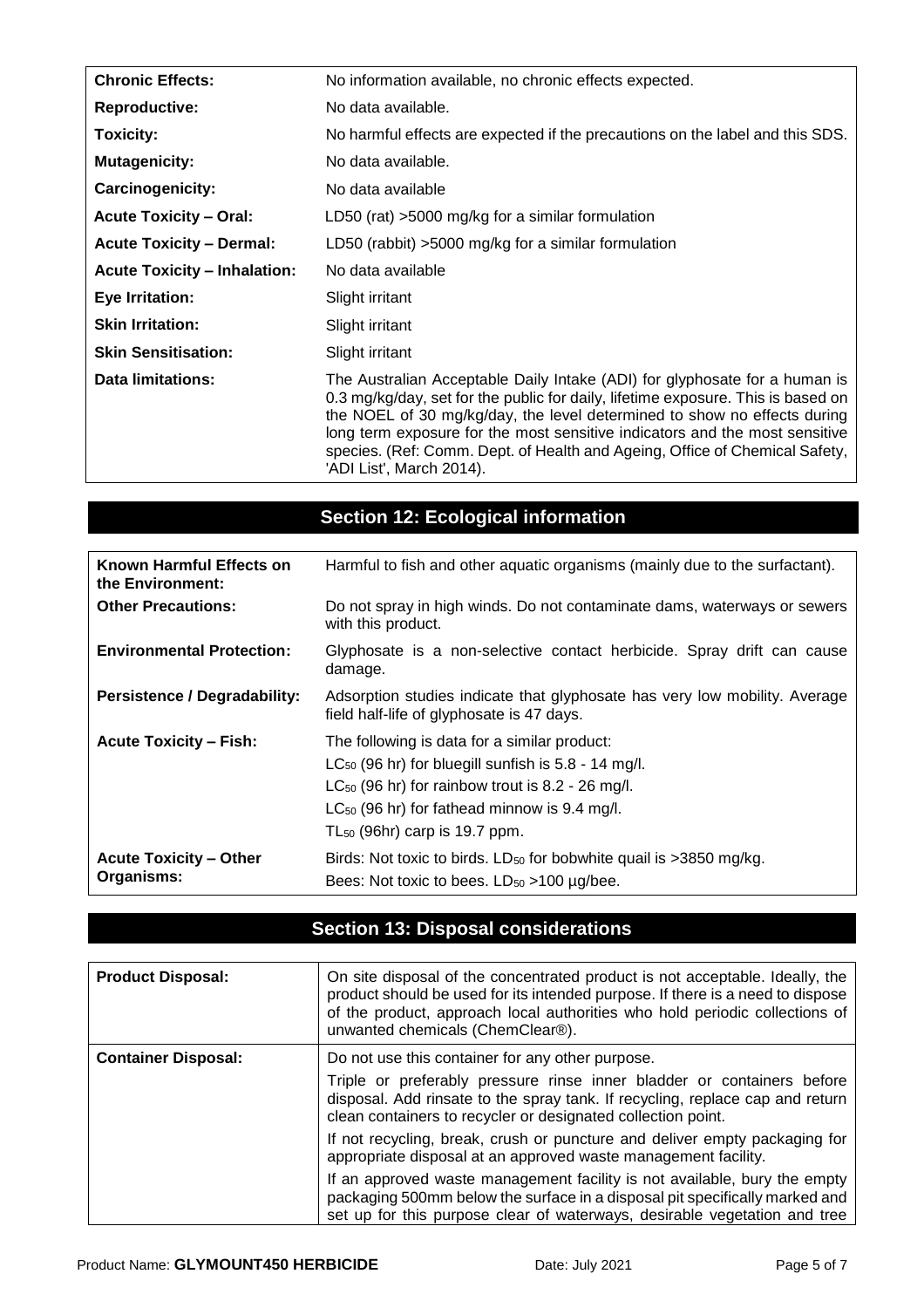| roots, in compliance with relevant local, state or territory government<br>regulations.                                                                                                                                                                                                                                                                                                                |
|--------------------------------------------------------------------------------------------------------------------------------------------------------------------------------------------------------------------------------------------------------------------------------------------------------------------------------------------------------------------------------------------------------|
| DO NOT burn empty containers or product. drumMUSTER is the national<br>program for the collection and recycling of empty, cleaned, non-returnable<br>crop production and on-farm animal health chemical containers. If the label<br>on your container carries the drumMUSTER symbol, triple rinse the<br>container, ring your local Council, and offer the container for collection in the<br>program. |

### **Section 14: Transport information**

| <b>General Transport</b><br>Information: | It is considered good practice not to transport agricultural chemical products<br>with food, food related materials and animal feed products.            |  |
|------------------------------------------|----------------------------------------------------------------------------------------------------------------------------------------------------------|--|
| Land:                                    | Considered non-dangerous for road and rail transport by the Australian Code<br>for the Transport of Dangerous Goods Road and Rail (August 2014 edition). |  |
| Sea and Air:                             | Considered DANGEROUS for transport by sea and air in accordance with<br>the IMDG Code 37-14.                                                             |  |

#### **Sea Transport**

| UN number:                            | 3077                                                                                                   | Packing group:<br>Ш     |  |
|---------------------------------------|--------------------------------------------------------------------------------------------------------|-------------------------|--|
| <b>Hazard class:</b>                  | 9 Miscellaneous Dangerous Goods                                                                        | Marine Pollutant        |  |
| <b>Proper shipping</b><br>name:       | ENVIRONMENTALLY HAZARDOUS SUBSTANCE, SOLID, N.O.S. (contains<br>glyphosate as the isopropylamine salt) |                         |  |
| <b>Hazchem Identification Number:</b> | 90                                                                                                     | <b>Marine Pollutant</b> |  |

### **Section 15: Regulatory information**

**Standard for the Uniform Scheduling of Medicines and Poisons (SUSMP): Schedule 5 Poison**

**Registration status: Registered APVMA approval: 64254**

### **Section 16: Any other relevant information**

#### **Date of preparation or last revision:** This Safety Data Sheet was reviewed on 13 July 2021 and replaces MSDS dated 20 January 2017.

#### **Acronyms:**

AVPMA: Australian Pesticides and Veterinary Medicines Authority.

GHS: Globally Harmonised system of Classification and Labelling of chemicals

HSIS: Hazardous Substances Information System

NOHSC: National Occupational Health and Safety Commission

CAS No.: unique numerical identifier assigned by Chemical Abstracts Service (division of the American Chemical Society) STEL Exposure standard - short term exposure limit.

AS/NZS: Australian Standards and New Zealand Standards for Personal protective equipment

ADI: Acceptable Daily Intakes For Agricultural And Veterinary Chemicals

ADG: Australian Dangerous Goods

IMDG: International Maritime Code of Dangerous Goods

IATA: International Air Transport Association

**Source of Data:** The information provided in this SDS is sourced from Grow Choice studies which have been conducted according to Regulatory requirements including OECD and CIPAC Guidelines and EC Directives. A comprehensive package of toxicological and environmental data for the active ingredients of this product has been submitted to the government health and environment authorities and has been evaluated by expert toxicologists and environmental scientists.

**Note: This product is a registered agricultural chemical and must, therefore, be used in accordance with the container label directions** 

> **CONTACT POINT:** Grow Choice Pty Ltd (02) 6766 3979 **24 HOURS EMERGENCY CONTACT: 1800 033 111**